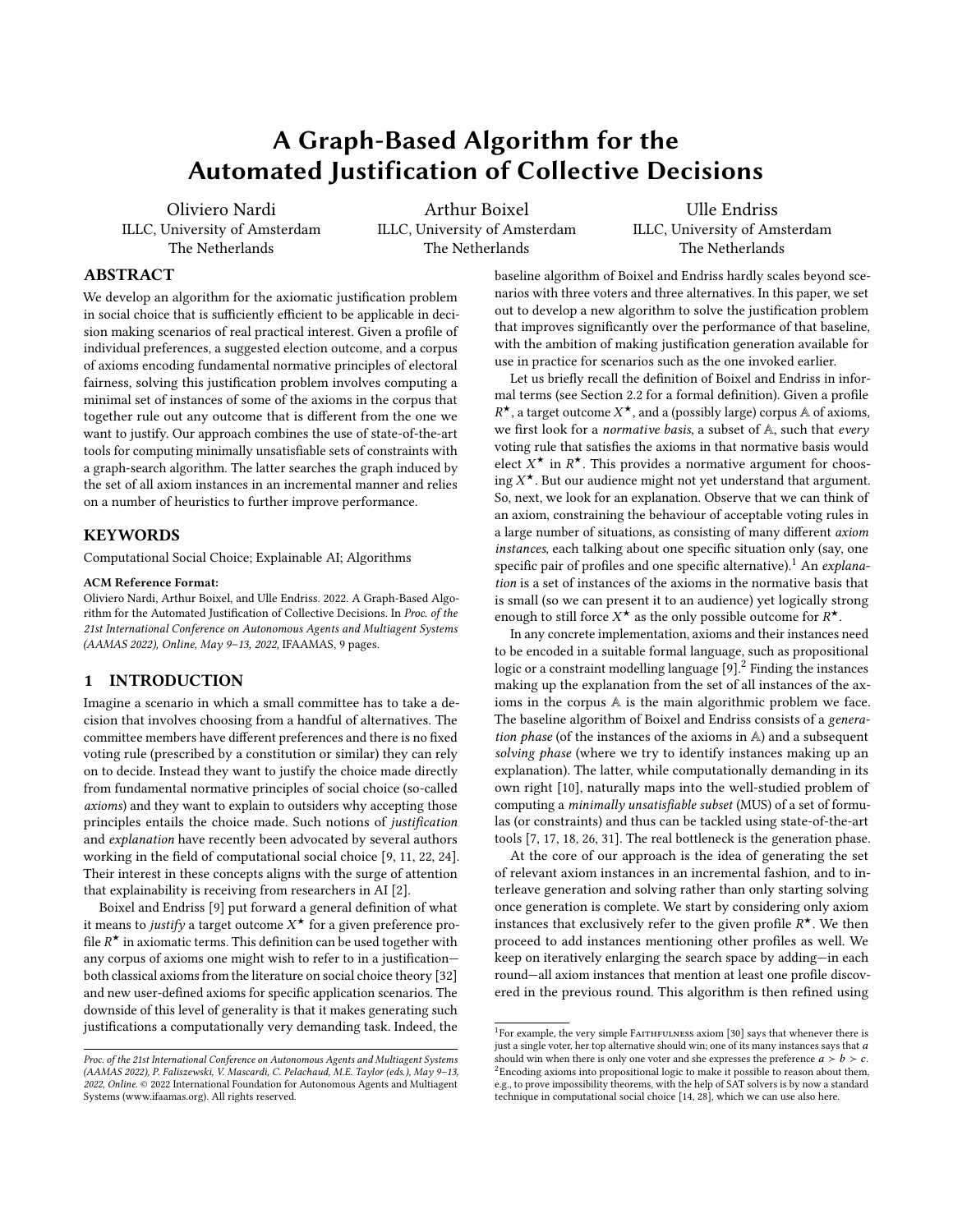two types of heuristics. First, using implied-instance heuristics, we avoid generating axiom instances that are logically entailed by two or more of the instances generated already. Second, using derivedaxiom heuristics, we define new "meta-axioms" for combinations of axioms that frequently feature together in justifications observed in experiments, so as to directly stir the algorithm towards common patterns found in solutions to real-world justification problems.

Related work. The term "justification", in the sense in which we use it here, has first been invoked in the literature on computational social choice in the work of Cailloux and Endriss [\[11\]](#page-8-2), who developed an algorithm for the justification problem for a specific set of axioms, namely those featuring in the axiomatisation of the Borda rule due to Young [\[30\]](#page-8-13). This algorithm thus can be used to justify the election of Borda winners (and only those). Peters et al. [\[22\]](#page-8-3) further refined and generalised this approach and proved it to be optimal in view of the lengths of the arguments it produces. Boixel and Endriss [\[9\]](#page-8-1) instead provided a general definition of the notion of justification, one that can be applied to any corpus of axioms and one that relies on the use of general-purpose algorithms developed in AI and Operations Research (such as algorithms for constraint programming and SAT solving) rather than on tailor-made algorithms for the problem at hand. Our work directly builds on those ideas. Finally, Boixel and de Haan [\[10\]](#page-8-7) analysed the computational complexity of (the solving phase of) the justification problem.

Contribution. We develop a heuristic graph-search algorithm for solving the axiomatic justification problem in social choice; we prove that algorithm to be correct; and we demonstrate that it performs well in scenarios big enough to be of practical interest.

Paper outline. The remainder of this paper is organised as follows. We review relevant prior work in Section [2,](#page-1-0) covering both basic notions from voting theory and the definition of the axiomatic justification problem. We then present our graph-based algorithm and prove it to be correct in Section [3,](#page-2-1) before analysing its performance on both synthetic and real-world preference data in Section [4.](#page-5-0) For more details, refer to the MSc thesis of the first author [\[20\]](#page-8-16). Our code (including a full record of our experiments) is available online [\[21\]](#page-8-17).

# <span id="page-1-0"></span>2 JUSTIFICATION OF ELECTION OUTCOMES

In this section, we first present relevant notions from voting theory. We then recall the definition of a justification for an election outcome as proposed by Boixel and Endriss [\[9\]](#page-8-1) and briefly discuss the challenging task of retrieving such justifications in practice.

# <span id="page-1-2"></span>2.1 Voting Theory

Before we begin, let us note that we will model anonymous elections, i.e., elections where all voters have the same power and thus the identities of individual voters do not matter. This not only is a fairness requirement imposed on many real-world elections, but allows for a compact representation of voter preferences.

Let  $n^* \in \mathbb{N}$  be the number of *voters* and let X be the finite and nemnty set of *alternatives*. Each voter's preference is modelled as nonempty set of alternatives. Each voter's preference is modelled as a (strict) linear order over  $X$ ; the set of all such orders is denoted by  $\mathcal{L}(X)$ . A profile is a function  $R : \mathcal{L}(X) \to \mathbb{N}_0$  (where  $\mathbb{N}_0 = \mathbb{N} \cup \{0\}$ ), mapping any given preference to the number of voters expressing it. We denote by  $|R|$  the total number of voters expressing some

preference in profile R. We write  $\mathcal{R}^{[n]}$  for the set of all profiles with<br>sure that useful profiles with exactly *n* voters, and  $\mathcal{R}^+ = \bigcup_{n=1}^{n^*} \mathcal{R}^{[n]}$  for the set of all profiles with up to  $n^*$  voters. Furthermore, we define  $R + R'$  as the sum of the<br>two profiles (that is  $(R + P')(<) - P(>) + P'(<)$ ) two profiles (that is,  $(R + R')(\ge) = R(\ge) + R'(\ge)$ ).<br>A voting rule E for  $n^*$  voters and alternative

A voting rule F for  $n^*$  voters and alternatives X is a function  $\mathcal{R}^+ \rightarrow 2^X \setminus \{\emptyset\}$  manning any given profile to a (nonempty)  $F: \mathcal{R}^+ \to 2^X \setminus \{\emptyset\}$ , mapping any given profile to a (nonempty)<br>set of winning alternatives. This definition reflects the fact that a set of winning alternatives. This definition reflects the fact that a voting rule might declare a tie between two or more alternatives. Examples of well-known voting rules include the plurality rule, the Borda rule, and the Copeland rule [\[32\]](#page-8-6).

Different voting rules satisfy different normative principles, known as axioms in social choice theory. A large number of such axioms can be found in the literature [\[32\]](#page-8-6). We recall here a small selection of such axioms (the ones we will use in our experiments). They apply to all profiles in  $R, R' \in \mathcal{R}^+$  and alternatives  $x, y \in X$ .

- FAITHFULNESS. If there is only a single voter in profile  $R$ , then her top-ranked choice should be the unique winner.
- PARETO PRINCIPLE. If all voters prefer alternative  $x$  to alternative  $y$  in profile  $R$ , then  $y$  should not win.
- CANCELLATION. If all alternatives tie in pairwise majority contests in profile R, then all alternatives should win.
- NEUTRALITY. If profile  $R'$  can be obtained from profile  $R$  by permuting the occurrences of the alternatives within  $R$  then permuting the occurrences of the alternatives within R, then the winners under  $R'$  should be obtained by applying the same kind of permutation to the winners under  $R$ same kind of permutation to the winners under R.
- Positive Responsiveness. If profile  $R'$  can be obtained from profile  $R$  by raising the support for alternative  $x$  (one of the profile  $R$  by raising the support for alternative  $x$  (one of the winners under  $R$ ), then  $x$  must be the sole winner under  $R'$ .<br>PEINEOPCEMENT, If the intersection of the winning sets un-
- REINFORCEMENT. If the intersection of the winning sets under profiles R and R' is nonempty, then that intersection<br>should win under  $P + P'$  (as long as  $\vert P + P' \vert < n^{*}$ )<sup>3</sup> should win under  $R + R'$  (as long as  $|R + R'| \le n^{\star})^3$  $|R + R'| \le n^{\star})^3$

Formally, the *interpretation* of an axiom A, which we denote by  $\mathbb{I}(A)$ , is simply the set containing all the voting rules that satisfy A. The interpretation of a set of axioms is defined analogously.

An axiom is (typically) a complex requirement, constraining the behaviour of rules w.r.t. many profiles and alternatives. So we can think of an axiom as being made up of multiple axiom instances. Intuitively, an instance encodes the general restriction of an axiom for a concrete situation (e.g., a specific profile). For example, the PARETO PRINCIPLE talks about all profiles in which some alternative dominates some other alternative. One of its many instances stipulates that for the specific profile in which two voters report  $a > b > c$  and three voters report  $b > c > a$ , alternative c should not win. What exactly constitutes an instance depends on the language in which axioms are expressed, and several definitions of instances are possible w.r.t. the same language. Still, Boixel and Endriss [\[9\]](#page-8-1) stipulated a list of requirements that such a definition must satisfy (for example, any instance should be an axiom in its own right). We write  $A^f \triangleleft A$  if  $A'$  is an instance of A. Similarly, given<br>two sets of axioms  $A$  and  $A'$ , we write  $A' \triangleleft A$  if every  $A' \subseteq A'$ . two sets of axioms  $\mathcal A$  and  $\mathcal A'$ , we write  $\mathcal A' \triangleleft \mathcal A$  if every  $A' \in \mathcal A'$ <br>is an instance of some  $A \in \mathcal A$ . Moreover, given an instance  $A'$ , let is an instance of some  $A \in \mathcal{A}$ . Moreover, given an instance A', let  $\mathbb{P}(A')$  denote the set of profiles *mentioned* in (or *constrained*) by A'.<br>For a set of instances  $\mathcal{A}'$  the set  $\mathbb{P}(\mathcal{A}')$  is defined as  $\Box \cup \Box \mathbb{P}(A')$ . For a set of instances  $\mathcal{A}'$ , the set  $\mathbb{P}(\mathcal{A}')$  is defined as  $\bigcup_{A'\in\mathcal{A}'}\mathbb{P}(A')$ .

<span id="page-1-1"></span> $3$ Note that this variant of REINFORCEMENT is weaker than the original formulation proposed by Young [\[30\]](#page-8-13), because it only applies to profiles containing the preferences of at most  $n^{\star}$  voters overall. We refer to Boixel and Endriss [\[9\]](#page-8-1) for a discussion.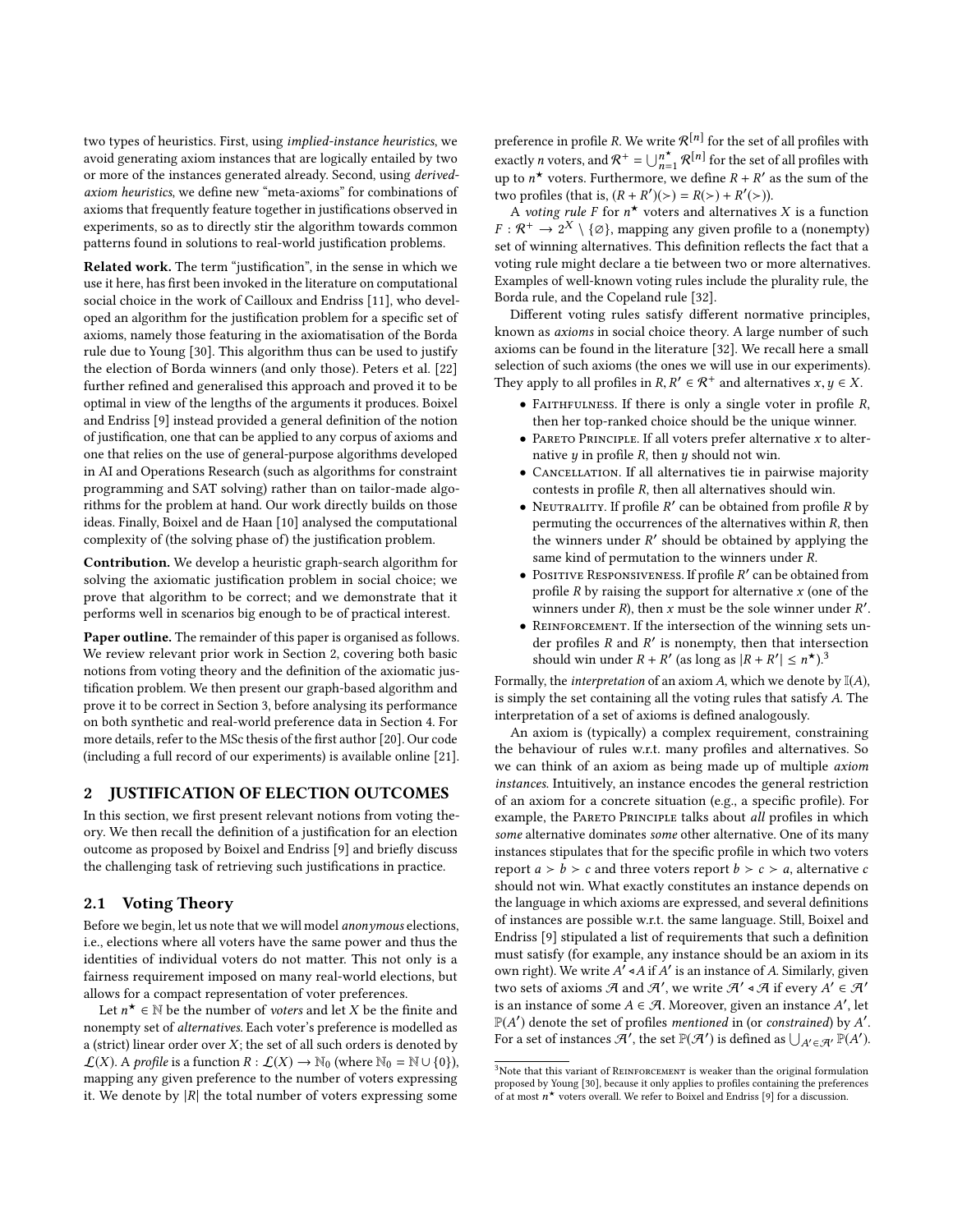# <span id="page-2-0"></span>2.2 Axiomatic Justifications

Given a profile  $R^*$ , what would be a good argument for why a<br>specific outcome  $X^*$  should be selected? If  $X^*$  bannens to be the specific outcome  $X^*$  should be selected? If  $X^*$  happens to be the<br>outcome selected by some voting rule  $F$  then one could try to argue outcome selected by some voting rule  $F$ , then one could try to argue in favour of  $F$ , possibly by reference to the axioms characterising  $F$ , and thereby—indirectly—justify the selection of  $X^*$ . An alternative<br>approach would be to argue for the selection of  $X^*$  directly from approach would be to argue for the selection of  $X^*$  *directly* from<br>some set of attractive axioms, by demonstrating that accepting some set of attractive axioms, by demonstrating that accepting those axioms forces us to accept that outcome [\[9\]](#page-8-1).

<span id="page-2-3"></span>DEFINITION 1 (BOIXEL AND ENDRISS, 2020). Let A be a corpus of axioms for voting rules for up to  $n^{\star}$  voters and alternatives X, let R\* be<br>a profile for  $n^{\star}$  voters, and let  $X^{\star} \subset X$  a nonempty set of alternatives a profile for  $n^*$  voters, and let  $X^* \subseteq X$  a nonempty set of alternatives.<br>Then a **justification** for  $X^*$  in  $R^*$  given  $\mathbb{A}$  is a pair  $(\mathcal{A}^N, \mathcal{A}^E)$  of Then a **justification** for  $X^*$  in  $R^*$  given A is a pair  $\langle A^N, A^E \rangle$  of sets of axioms, with **normative** hasis  $\mathcal{A}^N$  and explanation  $\mathcal{A}^E$ sets of axioms, with **normative basis**  $\mathcal{A}^N$  and  $\boldsymbol{\epsilon}$  **xplanation**  $\mathcal{A}^E$  , in case the following conditions are satisfied:

- Explanatoriness.  $\mathcal{A}^E$  minimally explains the desired outcome: for every  $F \in \mathbb{I}(\mathcal{A}^E)$  it holds that  $F(R^*) = X^*$  and for<br>every set  $\mathcal{A} \subset \mathcal{A}^E$  there is an  $F \in \mathbb{I}(\mathcal{A})$  such that  $F(R^*) + Y^*$ every set  $\mathcal{A} \subsetneq \mathcal{A}^E$  there is an  $F \in \mathbb{I}(\mathcal{A})$  such that  $F(R^{\star}) \neq X^{\star}$ .<br>**Pelevance**, The explanation is composed of instances of the
- Relevance. The explanation is composed of instances of the axioms in the normative basis:  $\mathcal{A}^E \triangleleft \mathcal{A}^N$ .<br>Adequacy The axioms in the normative
- Adequacy. The axioms in the normative basis belong to the provided corpus of axioms:  $\mathcal{A}^N \subseteq \mathbb{A}$ .
- Nontriviality. There exists at least one voting rule that satisfies all axioms in the normative basis:  $\mathbb{I}(\mathcal{A}^N) \neq \emptyset$ .

This is a complex definition, so let us briefly go through the underlying intuitions. Suppose you want to justify why the outcome should be  $X^{\star}$  when the profile is  $R^{\star}$ , and suppose you believe that<br>your audience will find axioms belonging to A compelling. You will your audience will find axioms belonging to A compelling. You will succeed if you can find a set  $\mathcal{A}^N$  of axioms such that accepting  $\mathcal{A}^N$  logically entails selecting outcome  $X^*$ . But not just any  $\mathcal{A}^N$ <br>will dol First, the axioms in  $\mathcal{A}^N$  need to be acceptable to your will do! First, the axioms in  $\mathcal{A}^N$  need to be acceptable to your audience (adequacy). Second, they should not be too strong and lead to an impossibility result, thereby technically implying every conceivable outcome (nontriviality). Then, you do not just want to tell your audience *that* accepting  $\mathcal{A}^N$  implies choosing  $X^*$ , but<br>you also want to provide an explanation for why that is the case you also want to provide an explanation for why that is the case. But understanding the logical consequences of several axioms, each talking about many different profiles, is difficult. Instead, you want to pinpoint for your audience which instances of the axioms actually play a role for the specific problem at hand. This is where the explanation  $\mathcal{A}^E$  comes in. It should be a set of instances of the axioms in  $\mathcal{A}^N$  (relevance) that retains just enough of the logical strength of  $\mathcal{A}^N$  to still imply the selection of  $X^\star$  (*explanatoriness*).

<span id="page-2-2"></span>**Example 1.** Consider a two-voter profile  $R^*$  where one voter re-<br>ports  $a > b > c$  and the other  $b > a > c$ . Suppose we want to justify ports  $a > b > c$  and the other  $b > a > c$ . Suppose we want to justify the selection of outcome  $X^* = \{a, b\}$  using the corpus of axioms<br>of Section 2.1, A possible instification would be  $\langle A^N, \mathcal{A}^E \rangle$  where of Section [2.1.](#page-1-2) A possible justification would be  $\langle A^N, A^E \rangle$ , where  $\mathcal{A}^N = \langle N_{\text{BUTR}} \rangle$  and  $\langle A^E \rangle$  is composed of  $\mathcal{A}^N$  = {NEUTRALITY, PARETO PRINCIPLE} and  $\mathcal{A}^E$  is composed of the following two axiom instances: the following two axiom instances:

- (Pareto Principle) Because every voter prefers a over c, alternative c cannot be amongst the winners.
- $\bullet$  (NEUTRALITY) Because we cannot distinguish between  $a$  and b by looking only at the two ballots (i.e., they are used symmetrically), neither should be treated more favourably than the other: either both  $a$  and  $b$  are in the outcome, or neither is.

The only outcomes satisfying both instances are those that exclude c and that include a if and only if they include b as well. So the only nonempty set that satisfies these conditions is  $\{a, b\}$ . nonempty set that satisfies these conditions is  $\{a, b\}$ .

To encode such an example in propositional logic, we could use one variable  $p_{R,x}$  for each  $R \in \mathcal{R}^+$  and  $x \in X$ , with the intended meaning that  $p_{R,x}$  is true whenever x should be part of the outcome under profile R. Then, the instance of the PARETO PRINCIPLE featuring in Example [1](#page-2-2) could simply be encoded as  $\neg p_{R^*,c}$ .

# 2.3 Algorithmic Challenges

Given a profile  $R^*$ , a target outcome  $X^*$ , and a corpus  $A$ , we refer<br>to the triple  $\left\{R^* \times K^* \right\}$  as a justification problem. Solving such a to the triple  $\langle R^*, X^*, \mathbb{A} \rangle$  as a justification problem. Solving such a justification  $\langle AR, AR \rangle$ to the triple  $\langle K, \lambda, A \rangle$  as a *justification problem*. Solving such a<br>justification problem means computing a justification  $\langle A^N, A^E \rangle$ <br>that meats the requirements of Definition 1 that meets the requirements of Definition [1.](#page-2-3)

Computing justifications is a computationally demanding task. Boixel and de Haan [\[10\]](#page-8-7) showed that it is at least  $\Sigma_2^p$ <br>exact complexity depends on the details of the en- $\frac{p}{2}$ -hard [\[1\]](#page-8-18); the exact complexity depends on the details of the encoding of the problem. The good news is that the problem of computing  $\mathcal{A}^E$ from a given set of instances of A (together with one additional constraint expressing that  $X^*$  is *not* to be selected) reduces to a window selected replacement of a minimally unsatisfiable well-studied problem, namely computing a minimally unsatisfiable subset (MUS). Boixel and Endriss [\[9\]](#page-8-1) used this insight to design an algorithm for computing justifications. It can be divided into two phases: the generation phase and the solving phase. In the generation phase, all instances of every axiom in A are encoded in a suitable language (for example, constraint programming or SAT). Then, in the solving phase, an external reasoning tool (specifically, an MUS extractor) is used to search through the encoded instances and retrieve the justifications. Using this approach, [Boixel and Endriss](#page-8-1) were able to compute justifications for profiles with three voters and three alternatives in 5–30 minutes per profile, but this approach does hardly scale to even moderately larger scenarios.

Since the solving phase can be delegated to a high-performance state-of-the-art tool [\[17,](#page-8-9) [18,](#page-8-10) [31\]](#page-8-12), the bottleneck is the generation phase. So in the sequel we shall focus on this generation phase.

# <span id="page-2-1"></span>3 ALGORITHM DESIGN AND CORRECTNESS

In this section, we present our main contribution: a graph-based algorithm for solving the justification problem. We also introduce two families of heuristics designed to further improve its performance.

#### 3.1 Core Algorithm: Instance Graph Generation

The core idea underlying our approach is to perform the generation of axiom instances incrementally, in order to interleave generation and solving. To do so, we introduce a notion of distance between profiles: this enables us to generate the instances mentioning profiles "close" to  $R^*$  first. If no justification is found, we can then gradually increase the distance and evalors the search space further increase the distance and explore the search space further.

To define this distance, we introduce the notion of an instance graph. Such a graph can be constructed from any given set of axiom instances (such as those of the axioms in the corpus A). Technically, an instance graph is an undirected multi-hypergraph, i.e., a graph where two distinct edges can connect the same profiles, and where an edge may connect any number of profiles. Intuitively, the nodes correspond to profiles and the (hyper-)edges to instances.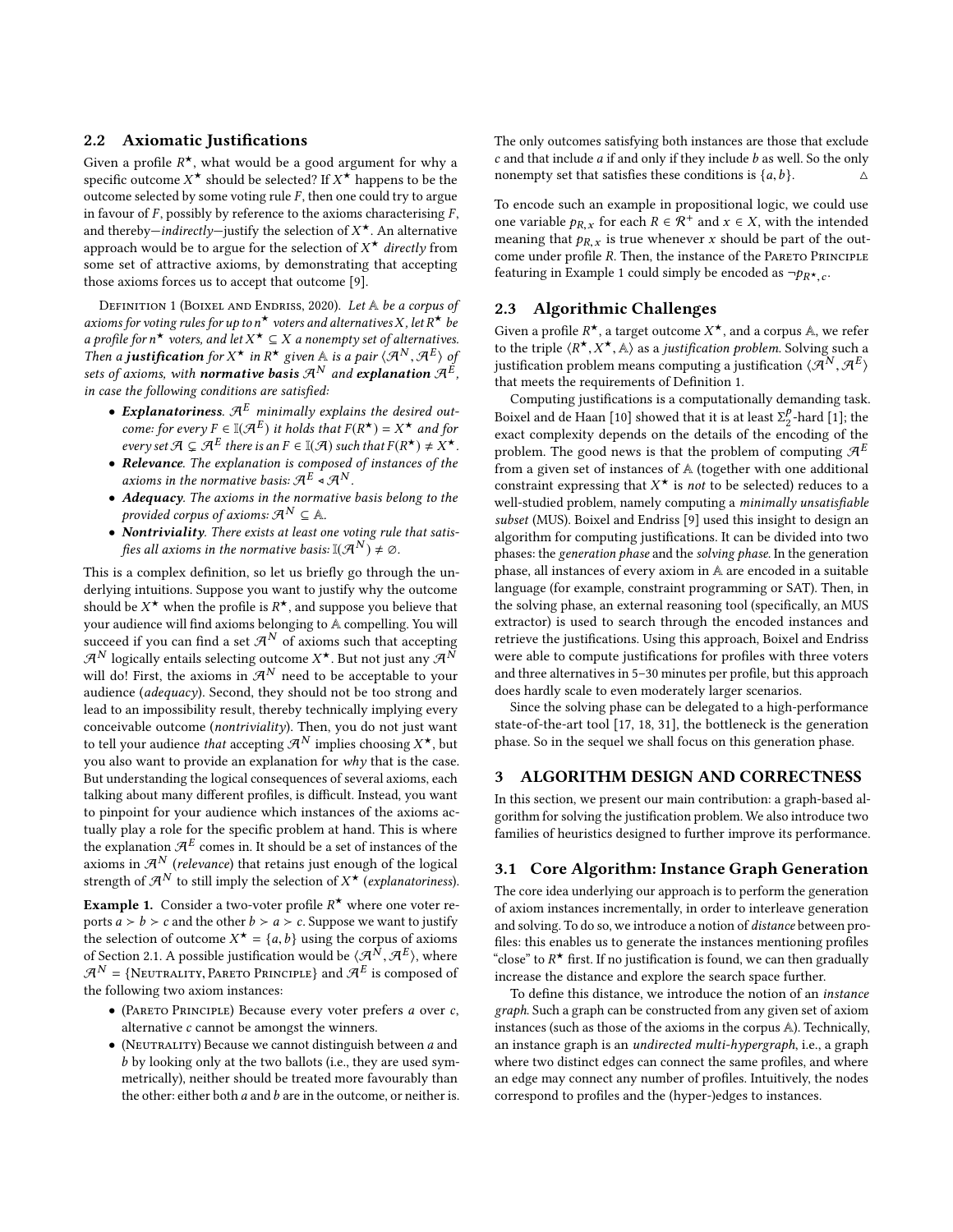DEFINITION 2. *Given a set of instances*  $\mathcal{A}'$ , the **instance graph** induced by  $\mathcal{A}'$  is a pair  $\mathcal{G}_{\mathcal{A}'} = \langle P, E \rangle$ , where:

- P is a set of profiles (also called **nodes**) such that  $P = \mathbb{P}(\mathcal{A}')$ ;<br>• F is a multiset of **edges**, containing for every instance  $A' \in \mathcal{A}'$
- E is a multiset of **edges**, containing for every instance  $A' \in \mathcal{A}'$ <br>an edge  $e \{B \in P \mid B \in \mathbb{P}(A')\}$  that connects all the nodes an edge  $e = \{R \in P \mid R \in \mathbb{P}(A')\}$  that connects all the nodes<br>representing profiles mentioned in A' and that is labelled by A' representing profiles mentioned in  $A'$  and that is labelled by  $A'$ .

With a slight abuse of notation, for any given corpus A of axioms, let  $G_A$  denote the instance graph induced by  $\{A' \circ A \mid A \in A\}$ .<br>A path (of length k) is a sequence of edges exercisely

A *path* (of length k) is a sequence of edges  $e_1 \cdots e_k$  such that two consecutive edges always have at least one profile in common. Two profiles are connected if there is a path between them, and the distance between two connected profiles is the length of the shortest path between them.

The core task we need to accomplish when solving a justification problem  $\langle R^*, X^*, \mathbb{A} \rangle$  is to find a subset  $\mathcal{A}^E$  of the set of instances of  $\mathbb{A}$  that meets all our requirements—chief amongst which is the problem  $(X, A, A)$  is to thing a subset  $A$  of the set of instances of A that meets all our requirements—chief amongst which is the requirement that the set  $\mathcal{A}^E \cup \{^\alpha X^\star \text{ does not win in } R^{\star \circ} \}$ , when expressed in a suitable formal language, is an MUS of the set of in-stances of A.<sup>[4](#page-3-0)</sup> The problem is that explicitly generating all instances of the axioms in A is not feasible. As outlined earlier, having a notion of distance in place allows us to instead generate instances in an incremental fashion. To do so, we can use familiar graph-search algorithms. In particular, we will employ breadth-first search (BFS) to explore the graph  $G_A$  (starting from  $R^*$ ) in a systematic way.<br>Our search will be parameterised by a maximum denth  $d \in \mathbb{N}_0$ . Our search will be parameterised by a maximum depth  $d \in \mathbb{N}_0$ (measured from  $R^*$ ). We call this algorithm GEN.<br>Briefly GEN( $G \in R^*$  d) starts by generating  $g$ 

Briefly,  $Gen(G_A, R^{\star}, d)$  starts by *generating* every instance ex-<br>sively mentioning the given profile  $R^{\star}$ <sup>5</sup> Then if  $d > 0$  we clusively mentioning the given profile  $R^{\star}$ .<sup>[5](#page-3-1)</sup> Then, if  $d > 0$ , we expand  $R^{\star}$  by generating all instances that mention  $R^{\star}$  together expand  $R^*$  by generating all instances that mention  $R^*$  together<br>with some other profile(s). For every instance A' generated during with some other profile(s). For every instance A' generated during<br>this expansion, we add the (newly discovered) profiles in  $\mathbb{P}(4')$  to a this expansion, we add the (newly discovered) profiles in  $\mathbb{P}(A')$  to a search (FIFO) queue and generate the instances which exclusively search (FIFO) queue and generate the instances which exclusively mention them. Then, again, if  $d > 1$ , we expand the next profile in the queue, and repeat the process. The search is interrupted as soon as a profile at depth  $d$  is selected for expansion (as that would mean reaching the profiles at distance  $d + 1$  from  $R^*$ ), and the algorithm<br>returns the sets of instances generated up to that point. Note that returns the sets of instances generated up to that point. Note that every time a profile is reached (that is, added to the FIFO queue), the instances that exclusively mention it are generated. This is because, if we explore the graph up to depth  $d$ , we want to generate all instances that only mention profiles within distance d from  $R^*$ .<br>Throughout the search we keep track of which axioms in A have Throughout the search, we keep track of which axioms in A have given rise to each of the axiom instances we generate.

So  $Gen(\mathcal{G}_A, R^{\star}, d)$  returns a set of axiom instances  $\mathcal{H}'$  (each of  $m$  is linked to an axiom in  $\mathbb{A}$ ). We now need to search through  $\mathcal{H}'$ . them is linked to an axiom in A). We now need to search through  $\mathcal{A}'$ to find a justification—and an explanation  $\mathcal{A}^E$  in particular. This is what we call the solving phase. Suppose we have an algorithm available for this task: given a justification problem  $\mathcal{J} = \langle R^*, X^*, \mathbb{A} \rangle$ ,<br>the SOVE algorithm accents  $\mathcal{J}$  and a set of instances  $\mathcal{J}'$  of  $\mathbb{A}$  as able for this task: given a justification problem  $J = \langle K^{\gamma}, \Lambda^{\gamma}, \mathbb{A} \rangle$ ,<br>the Solve algorithm accepts  $J$  and a set of instances  $\mathcal{A}'$  of  $\mathbb{A}$  as input and returns any justification for  $J$  for which the explanation is a subset of  $\mathcal{A}'$  (if such a justification exists; if not, nothing is

Algorithm 1: JUSTIFY

**Data:** Problem  $\mathcal{J} = \langle R^*, X^*, \mathbb{A} \rangle$  and depth  $d \in \mathbb{N}_0$ .<br>Set  $d' \leftarrow 0$  and  $\mathcal{J}^{-1} \leftarrow \emptyset$ .

- **Data:** Propiem  $J = \langle K^{\circ}, X \rangle$ <br>1 Set  $d' \leftarrow 0$  and  $\mathcal{A}^{-1} \leftarrow \emptyset$ ;
- 2 while  $d' \leq d$  do
- <span id="page-3-5"></span> $3 \left[ \operatorname{Set} \mathcal{A}^{d'} \leftarrow \operatorname{GEN}(\mathcal{G}_{\mathbb{A}}, R^{\star}, d');$ <br>  $\operatorname{Set} \mathcal{A}^{d'} = \mathcal{A}^{d'-1}$
- 3 Set A<sup>∞</sup> ← GEN( $g_A$ , R , a<br>4 If  $\mathcal{A}^{d'} = \mathcal{A}^{d'-1}$ , then stop;
- 5 If SOLVE $(\mathcal{J}, \mathcal{A}^{d'})$  finds a justification, *return* it and *stop*;
- <span id="page-3-3"></span>6 Ctherwise, set  $d' \leftarrow d' + 1$ ;

returned). As sketched earlier, such an algorithm can be realised with the help of an MUS extractor. Boixel and Endriss [\[9\]](#page-8-1) designed such an algorithm and we refer to their work for full details.<sup>[6](#page-3-2)</sup>

We are now ready to define our core algorithm, called JUSTIFY (see Algorithm [1\)](#page-3-3). It starts by generating only the instances mentioning  $R^*$ , and solving only w.r.t. these instances. If no justification<br>is found, we generate all instances within a distance of 1 from  $R^*$ . is found, we generate all instances within a distance of 1 from  $R^*$ ,<br>and solve again; this is repeated until either a justification is found. and solve again; this is repeated until either a justification is found, the maximum depth permitted is reached, or the search reaches a fixed point (meaning that the portion of the graph connected to  $R^{\star}$ <br>has been fully explored) has been fully explored).

We are now going to prove JUSTIFY to be correct, under the assumption that Solve is. For either one of these algorithms, we say that it is correct if it is both sound and complete. In the case of JUSTIFY, soundness means that JUSTIFY( $J$ , d) only returns actual justifications for  $\mathcal{J}$ , while completeness means that, for every justification problem  $J$  that has at least one solution there exists  $\tilde{d} \in \mathbb{N}_0$  such that JUSTIFY( $\mathcal{J}, d'$ ) returns something for every  $d' > d^T$  in the case of SOVE soundness means that SOVE( $\mathcal{T}$ ,  $\mathcal{A}'$ )  $\frac{d}{dx}$  and the distribution of  $\frac{d}{dx}$ , while completeness means  $\mathbf{Z} \geq d$ .<sup>[7](#page-3-4)</sup> In the case of SOLVE, soundness means that SOLVE $(\mathcal{J}, \mathcal{A}')$ <br>why returns actual justifications for  $\mathcal{J}$ , while completences means that Solve $(\mathcal{J}, \mathcal{A}')$  returns something whenever there exists at least<br>one justification  $(\mathcal{A}^N, \mathcal{A}^E)$  with  $\mathcal{A}^E \subset \mathcal{A}'$ . We note that it is nossione justification  $\langle A^N, A^E \rangle$  with  $\mathcal{A}^{\overline{E}} \subseteq \mathcal{A}'$ . We note that it is possible to devise an algorithm SOLVE that has both these properties: the ble to devise an algorithm Solve that has both these properties; the algorithm of Boixel and Endriss [\[9\]](#page-8-1) is an example (the brute-force algorithm simply checking all subsets of  $\mathcal{A}'$  is another one). Before we prove correctness, observe that, if we were to replace Gen by an alternative generation routine that simply returns the full set of instances of the axioms in A, then the resulting variant of JUSTIFY would be trivially correct (assuming Solve is)—but of course this alternative algorithm would not be efficient.

<span id="page-3-6"></span>THEOREM 1 (CORRECTNESS). Algorithm JUSTIFY is correct whenever its subroutine Solve is correct.

PROOF. First, observe that soundness of JUSTIFY follows immediately from soundness of Solve. So we focus on completeness.

To prove completeness, it is sufficient to show that, if a justification exists, then some set of instances from which an explanation can be extracted will eventually be given as input to SOLVE. Now, given a sufficiently large depth, all instances mentioning profiles connected to our given profile  $R^*$  will be generated by Gen. It thus<br>remains to be shown that any possible evplanation  $\mathcal{A}^E$  can only remains to be shown that any possible explanation  $\mathcal{A}^E$  can only

<span id="page-3-0"></span> ${}^4{\rm In}$  addition, we also need to check that  ${\mathcal A}^N$ , defined as a set the axioms in  ${\mathbb A}$  that has the property that its instances fully cover  $\mathcal{A}^E$ , is satisfiable.

<span id="page-3-1"></span><sup>&</sup>lt;sup>5</sup>Here, "generating an instance" means generating a suitable expression in our formal language of choice. One option is to use a constraint modelling language [\[9\]](#page-8-1). In our experiments we used propositional logic, to be able to work with SAT solvers [\[14\]](#page-8-14).

<span id="page-3-4"></span><span id="page-3-2"></span> $^6$  While the solving algorithm defined by Boixel and Endriss [\[9\]](#page-8-1) takes the set of all instances of the axioms in A as input, it can also be applied to any subset of that set.  $^7$ An alternative, more demanding, definition of completeness would require that every justification is retrieved eventually. We shall not explore this idea further in this paper.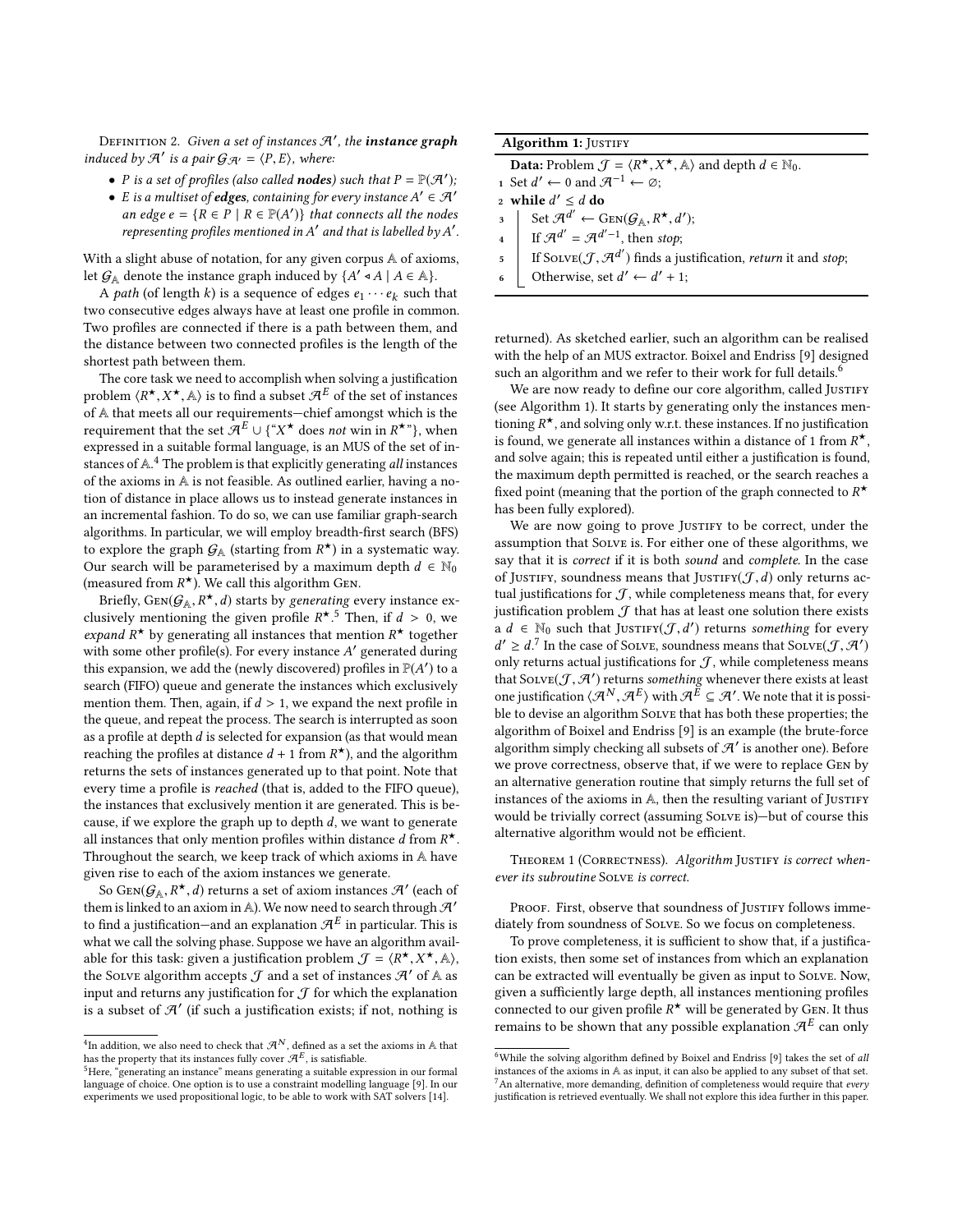ever contain such instances. So, for the sake of contradiction, suppose  $\mathcal{A}^E$  includes an instance  $A'$  that only mentions profiles that are not connected to  $R^*$ . Observe that establishing explanatoriness<br>amounts to showing that  $qE$  together with the constraint saving amounts to showing that  $\mathcal{A}^E$  together with the constraint saying that the target outcome  $X^*$  does not win in  $R^*$  is inconsistent [\[9\]](#page-8-1).<br>But if a given constraint network is inconsistent, then so is at least. But if a given constraint network is inconsistent, then so is at least one of its connected sub-networks [\[5\]](#page-8-19). We distinguish two possibilities. First, if the connected component in  $\mathcal{A}^E$  that A' belongs to is<br>inconsistent in its own right, then that would violate the requireinconsistent in its own right, then that would violate the requirement of nontriviality of the normative basis for  $\mathcal{A}^E.$  Second, if that connected component is consistent, then some other connected component and thus also  $\mathcal{A}^E \setminus \{A'\}$  would be inconsistent, which<br>would violate the requirement of minimality. So, either way, we would violate the requirement of minimality. So, either way, we obtain the required contradiction and are done.  $□$ 

Next, we are going to define two families of heuristics to further speed up JUSTIFY in practice. Every concrete heuristic belonging to one of these two families will be tied to specific axioms. We are going to present some examples for such concrete heuristics, for some of the best-known axioms from the literature [\[32\]](#page-8-6). While, as we just saw, JUSTIFY is defined and works correctly for any corpus of axioms, it makes sense to try and fine-tune it for use with such widely used and widely accepted axioms. But we stress that the choice of heuristics does not in any way limit the range of axioms we can use; the algorithm will continue to work correctly for any combination of corpus axioms and any combination of heuristics.

#### 3.2 Heuristics: Omitting Implied Instances

The goal of the first family of heuristics is to avoid the generation of redundant instances. Here, a redundant instance is an instance whose constraint (its "effect" over some profiles) is already enforced (or implied) by other instances of the same axiom. Observe that we can omit the generation of such an implied instance, as long as we do generate the instances that imply it: everything that can be explained by the former can be explained by the latter instead.

**Example 2.** Consider some profile  $R_1$ . Suppose that by raising the support of alternative  $x$  we obtain another profile  $R_2$ . Thus, there is an instance of Positive RESPONSIVENESS (let's call it  $A_{1,2}$ ) that constrains  $R_1$  and  $R_2$  (by prescribing that, if x wins in  $R_1$ , then it must be the unique winner in  $R_2$ ). Now, suppose that by further increasing the support of  $x$  in  $R_2$  we obtain another profile  $R_3$ . Hence, there also is an instance of PosiTIVE RESPONSIVENESS constraining  $R_2$  and  $R_3$  (let's call it  $A_{2,3}$ ). But, clearly,  $R_3$  can also be obtained directly from  $R_1$  by raising the support of  $x$ . So there is an instance connecting  $R_1$  to  $R_3$  directly (let's call it  $A_{1,3}$ ). Note that the constraint enforced by  $A_{1,3}$  is implied by  $A_{1,2}$  and  $A_{2,3}$ ; hence, as long as we generate the latter two, we can avoid generating  $A_{1,3}$ .

Let us make this idea formal.

DEFINITION 3. Given an axiom A, one of its instances  $A' \triangleleft A$ , and  $A' \triangleleft A'$  of further instances of A such that  $\mathbb{I}(\mathcal{A}') \subset \mathbb{I}(A')$ , we say a set  $\mathcal{A}'$  of further instances of A such that  $\mathbb{I}(\mathcal{A}') \subseteq \mathbb{I}(A')$ , we say<br>that  $A'$  is an **implied instance** of A with **implicant set**  $\mathcal{A}'$ that A' is an implied instance of A with implicant set  $\mathcal{A}'$ .

Note that  $\mathbb{I}(\mathcal{A}') \subseteq \mathbb{I}(A')$  means that every rule that satisfies all instances in  $\mathcal{A}'$  will also satisfy the implied instance  $A'$ . Hence instances in  $\mathcal{A}'$  will also satisfy the implied instance  $A'$ . Hence, explicitly imposing  $A'$  on top of  $\mathcal{A}'$  has no impact on the range of explicitly imposing  $A'$  on top of  $\mathcal{A}'$  has no impact on the range of possible rules we consider when searching for a justification possible rules we consider when searching for a justification.

We call an *implied-instance heuristic* any refinement of JUSTIFY that, in Step [3,](#page-3-5) instead of exploring  $G_A$ , explores  $G_{A^-}$ , where  $A^- \subseteq$  ${A' \triangleleft A \mid A \in \mathbb{A}}$  can be thought of as having been obtained as follows Initialise  $\mathcal{A}^-$  with the full set  ${A' \triangleleft A \mid A \in \mathbb{A}}$  of cornus follows. Initialise  $\mathcal{A}^-$  with the full set  $\{A' \triangleleft A \mid A \in \mathbb{A}\}$  of corpus axiom instances and then repeat any number of times: remove an instance A' from  $\mathcal{A}^-$  that has an implicant set that is fully included in  $\mathcal{A}^-$ . We now show that any such heuristic preserves included in  $\mathcal{A}^-$ . We now show that any such heuristic preserves the correctness of the main algorithm established in Theorem [1.](#page-3-6)

<span id="page-4-2"></span>PROPOSITION 2. Algorithm JUSTIFY remains correct when we refine it with any number of implied-instance heuristics.

PROOF (SKETCH). Soundness clearly is not affected by omitting some of the instances from the instance graph.

To prove completeness we need to show that, if JUSTIFY returns some justification, then so does the refined algorithm. Let us consider the case where JUSTIFY only returns justifications featuring implied instances. We need to make sure that SOLVE will eventually be given a set of instances, free from implied instances, from which some justification can be retrieved. The existence of such a set follows from the fact that the explanation of any justification found by JUSTIFY that features some of the implied instances can be rewritten by replacing those implied instances by their implicants.<sup>[8](#page-4-0)</sup> Because implied instances and their implicants refer to profiles that are connected, without any limit on depth, these implicants will eventually be generated. Thus there exists at least one justification that can be retrieved by the refined algorithm.  $□$ 

#### 3.3 Heuristics: Adding Derived Axioms

During initial experiments, we observed that certain axioms were frequently involved in the same "patterns of explanation". That is, the underlying arguments of many justifications involving such axioms displayed a recurring structure. Our second family of heuristics leverages this a-posteriori knowledge regarding the structure of typical justifications in order to speed up the search.

To formulate such a heuristic, we take a commonly observed pattern of interaction between axioms (involving multiple profiles) and amalgamate it into a single new axiom (whose instances mention only one profile at a time), which we refer to as a derived axiom. The goal here is to "reduce" an explanation that would require a depth of d into a single instance that only requires a depth of d'<br>(with  $d' < d$ ). Doing so allows us to sometimes stop the generation  $(with \, d' < d)$ . Doing so allows us to, sometimes, stop the generation at denth  $d'$  instead of exploring the graph up to denth  $d$ at depth  $d'$  instead of exploring the graph up to depth  $d$ .

Example 3. Consider the axioms of Positive Responsiveness and Cancellation. We call a Cancellation profile any profile where all alternatives tie in pairwise majority contests. We can define the following derived axiom  $A^{\star}$ : "For every profile R and every<br>alternative  $x^{\star}$  if R can be obtained from some Cancellation profile by alternative  $x^*$ , if R can be obtained from some Cancellation profile by<br>raising the support for  $x^*$ , then  $\{x^*\}$  should win in P "It is easy to raising the support for  $x^*$ , then  $\{x^*\}$  should win in R." It is easy to see that any voting rule E that satisfies Positive RESPONSIVENESS see that any voting rule  $F$  that satisfies POSITIVE RESPONSIVENESS and CANCELLATION must satisfy  $A^{\star}$  as well. Furthermore,  $A^{\star}$  refers<br>to just one profile  $R^9$  Hence, instead of searching through the graph to just one profile  $R$ .<sup>[9](#page-4-1)</sup> Hence, instead of searching through the graph

<span id="page-4-0"></span><sup>&</sup>lt;sup>8</sup>Such an explanation may originally fail to satisfy the explanatoriness requirement. In this case we can remove instances one-by-one until minimality is restored. At the same time, note that the nontriviality requirement is not affected.

<span id="page-4-1"></span><sup>&</sup>lt;sup>9</sup>Note that another profile (the "Cancellation profile") is implicitly mentioned. However, it is possible to generate the instances of this derived axiom quickly during the expansion of R without having to reach and expand said Cancellation profile.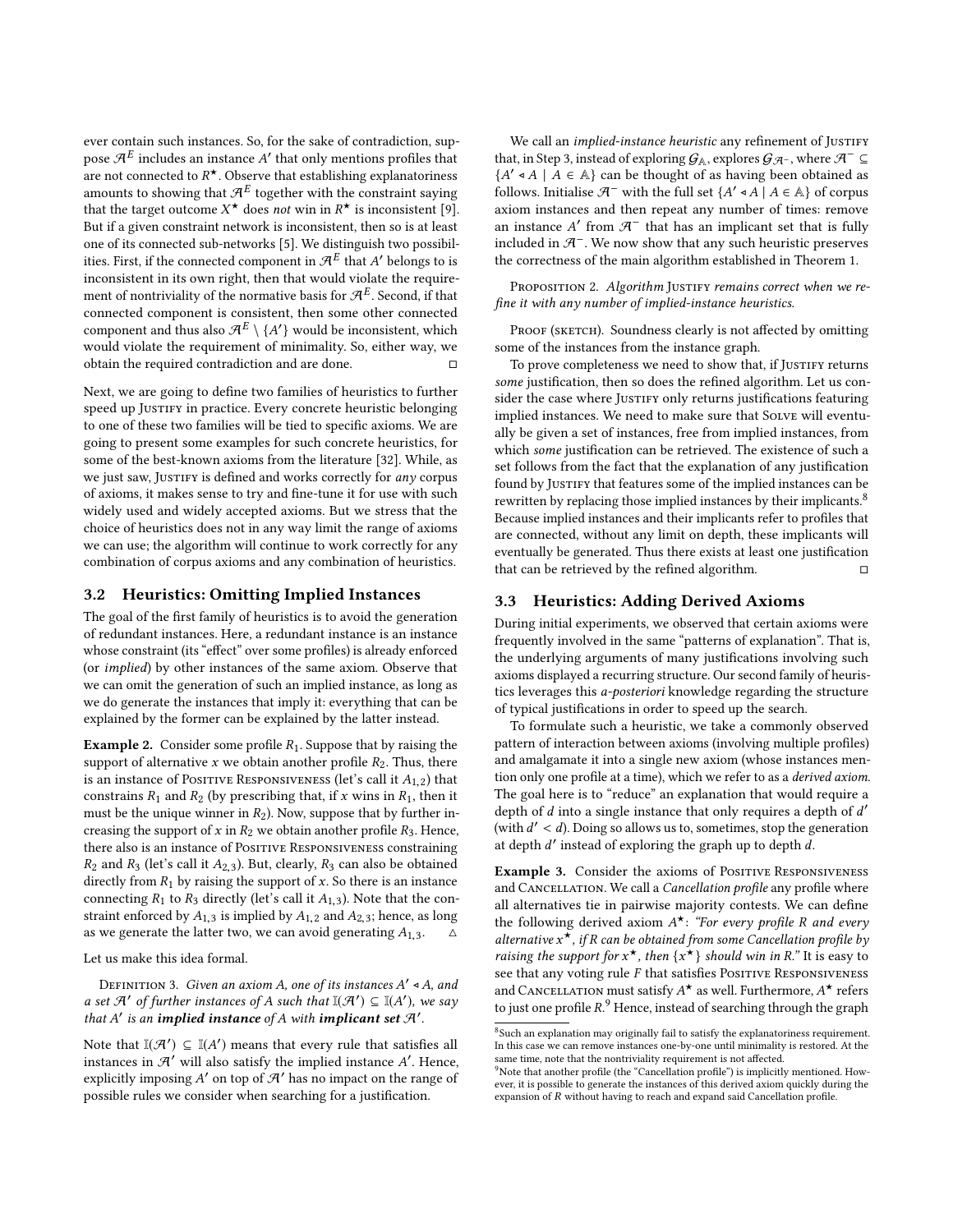for a suitable Cancellation profile R' connected to R, we can directly<br>generate the relevant instance of this axiom while expanding  $R = \Delta$ generate the relevant instance of this axiom while expanding  $R$ .  $\triangle$ 

We now formally define the concept of a derived axiom.<sup>[10](#page-5-1)</sup>

DEFINITION 4. A derived axiom of a set of axioms  $A$  with I(A) ≠  $\emptyset$  is an axiom  $A_d \notin \mathcal{A}$  such that  $\mathbb{I}(\mathcal{A}) \subseteq \mathbb{I}(A_d)$  and, for all axiom instances  $A' \notin A$ , it is the case that  $|\mathbb{P}(A')| = 1$ all axiom instances  $A' \triangleleft A_d$ , it is the case that  $|\mathbb{P}(A')| = 1$ .

The restriction of  $\left| P(A') \right| = 1$  is enforced for performance reasons<br>only when we impose a maximum depth of d on the generation only: when we impose a maximum depth of  $d$  on the generation, for any profile R at distance d from the given profile  $R^*$ , we only generate the instances that exclusively mention R. Hence, if we generate the instances that exclusively mention R. Hence, if we reduce part of a complex explanation constraining the outcome for  $R$  into a single instance only mentioning  $R$  itself, we ensure that this part of the explanation is discovered as soon as  $R$  is reached (and thus, with the smallest depth possible).

Given a justification problem  $\mathcal{J} = \langle R^*, X^*, A \rangle$  and a set of given a set of  $\mathcal{J}$  and a set of  $\mathcal{J}$ Given a justification problem  $J = \langle K, A \rangle$ ,  $A$  and a set of derived axioms  $\mathcal{A}_d$  for axioms in A, let  $\mathcal{J}_{\mathcal{A}_d}$  be a variant of  $J$ where A has been extended with  $\mathcal{A}_d$ . Then, we say that a *derived*axiom heuristic (w.r.t.  $\mathcal{A}_d$ ) is a refinement of Justify defined as JUSTIFY  $\mathcal{A}_d(\mathcal{J}, d) =$  JUSTIFY( $\mathcal{J}\mathcal{A}_d$ , d). Note that, since the two no-<br>tions are completely independent, an algorithm implementing both tions are completely independent, an algorithm implementing both implied-instance and derived-axiom heuristics is naturally defined: we call any such algorithm a heuristic variant of JUSTIFY.

Now consider one such heuristic variant JUSTIFY $_H$  of JUSTIFY, and let  $\mathcal{A}_d$  be the set of derived axioms extending the original corpus. Assuming again the correctness of Solve, it follows immediately from Theorem [1](#page-3-6) and Proposition [2](#page-4-2) that, for any input problem  $\mathcal J$  , Justifry $_H$  will eventually find a justification for  $\mathcal J_{\mathcal A_d}$  , if one exists. However, as that justification might feature instances of some of the derived axioms and thus violate the relevance requirement, it is not necessarily a justification for  $J$ . We argue that this is unlikely to be a problem in practice; in fact, it might even be desirable. Indeed, if a derived axiom encapsulates a complex pattern of explanation arising from multiple instances, it might be fruitful to present the concise derived axiom instance to the users instead of the full explanation. Furthermore, as we shall see next, even if we do want to insist on a justification that only involves axioms from the original corpus A, this need not be a problem. Indeed, if A is nontrivial, then we can always "convert" a justification for  $\mathcal{J}_{\mathcal{A}_d}$  back to a justification for  $\mathcal{J}.$  Let  ${\rm Jusrirr}_H^+$  be the algorithm that first executes JUSTIFY $_H$ , searching for a justification using the extended corpus of axioms, and then replaces every derived axiom in the normative basis found by the original axioms deriving it and any instance of a derived axiom with the original instances deriving it. In case the resulting explanation is not minimal, we remove instances one-by-one until it is. We now show that this algorithm is correct when used with nontrivial corpora.

PROPOSITION 3. For nontrivial corpora, algorithm JUSTIFY refined with any number of implied-instance heuristics remains correct when further refined with any number of derived-axiom heuristics and followed by the aforementioned postprocessing routine.

PROOF (SKETCH). Consider a justification problem  $\mathcal{J}$  =  $\langle R^{\star}, X^{\star}, A \rangle$  and a set  $\mathcal{A}_d$  of derived axioms for a nontrivial corpus

A. By Proposition [2](#page-4-2) we know that, internally,  $\text{Jusriry}_H^+$  will retrieve a valid justification  $\langle A^N, A^E \rangle$  for  $\mathcal{J}_{\mathcal{A}_d}$  if one exists. Then, in the nectors oscing phase any instance of a derived eviam in  $\mathcal{J}^E$  is postprocessing phase, any instance of a derived axiom in  $\mathcal{A}^E$  is replaced by the instances of the axioms in  $A$  that imply it.<sup>[11](#page-5-2)</sup> Finally, redundant instances (that would violate minimality) are removed. As this new set  ${\cal A}_{\star}^E$  of instances entails  ${\cal A}^E$ , there exists no rule picking an outcome different from  $X^*$  for  $R^*$  while also satisfying  $R^E$  (by explanatorings of  $R^E$ ) Call  $R^N$  the normative basis ob  $\mathcal{A}^E_\star$  (by explanatoriness of  $\mathcal{A}^E$ ). Call  $\mathcal{A}^N_\star$  the normative basis obtained from  $\mathcal{A}^N$  where every derived axiom has been replaced by the axioms it is derived from. The nontriviality of  $\mathcal{A}^N_\star \subseteq \mathbb{A}$  follows from the nontriviality of A. Hence the pair  $\langle A^N_\star, A^E_\star \rangle$  returned by<br>IUSTIES<sup>+</sup> is a correct justification for  $\mathcal{T}$ JUSTIFY<sup>+</sup>H is a correct justification for  $\mathcal{J}$ .

If  $\mathbb{I}(\mathbb{A}) = \emptyset$ , i.e., if the corpus is not nontrivial, then we are not guaranteed to be able to perform such a conversion, since the resulting normative basis might violate nontriviality. However, we can slightly modify the above algorithm to perform a check of the resulting, converted justifications: if they are proper justifications for the input problem  $J$ , then they are returned.<sup>[12](#page-5-3)</sup> Otherwise, the search is resumed. Since a derived-axiom heuristic only adds instances to the instance graph, all the original justifications for  $\mathcal J$ will still be retrievable, so this algorithm would be trivially correct.

# <span id="page-5-0"></span>4 PERFORMANCE ANALYSIS

In this section, we report on the experiments we conducted to analyse the performance of our approach [\[21\]](#page-8-17). We ran our algorithm on a set of justification problems with moderately-sized profiles, using both randomly generated profiles and profiles extracted from realworld data [\[19\]](#page-8-21). Overall, we found that, on a powerful computer, our method can handle such queries in a matter of minutes in the worst case and in a matter of seconds on average, thereby improving over the baseline algorithm [\[9\]](#page-8-1) by several orders of magnitude.

### 4.1 Experimental Setup and Results

Our experiments were designed as follows. We searched for justifications grounded in the corpus of axioms presented in Section [2.1.](#page-1-2) This corpus is nontrivial, meaning that there exist rules that satisfy all of its axioms.<sup>[13](#page-5-4)</sup> Hence, for any given profile there can be a justification for at most one target outcome. Given a set of test profiles, we thus tried to compute a justification for some target outcome for every profile in the set (by iterating over all possible outcomes until one is found), and we measured the time it took to do so.

We focused on profiles ranging from 2 to 12 voters, and 3 to 4 alternatives. Although of limited size, we argue that such scenarios are already large enough to capture some real-world, high-stakes scenarios: for example, a research group looking for a PhD candidate to hire, a small committee voting to enact a new policy, or the strategic unit of a company choosing where to open the next branch. To generate the test profiles, we used three different approaches.

• Exhaustive. In the first approach, also followed by Boixel and Endriss [\[9\]](#page-8-1), we exhaustively test our algorithm on every

<span id="page-5-1"></span> $^{10}\mathrm{Our}$  notion of derived axiom is reminiscent of the use of lemmas in automated reasoning [\[3\]](#page-8-20). We do not use this terminology here to stress the fact that a derived axiom typically is not just a technical tool but also has some normative appeal.

<span id="page-5-2"></span><sup>&</sup>lt;sup>11</sup>Note that, at least in principle, this is always possible. If  $A_d$  is implied by (that is, derived from) some axioms in  $\mathcal A,$  then any instance of  $A_d$  is implied by (at least) the set of all instances of  $A$ . In practice, any sensible derived axiom will allow for its instances to be replaced by just a handful of the instances of the original axioms. <sup>12</sup>To do this, we need to check whether the resulting normative basis is nontrivial.

<span id="page-5-4"></span><span id="page-5-3"></span><sup>13</sup>For example, the Borda rule is one of several such rules [\[30\]](#page-8-13).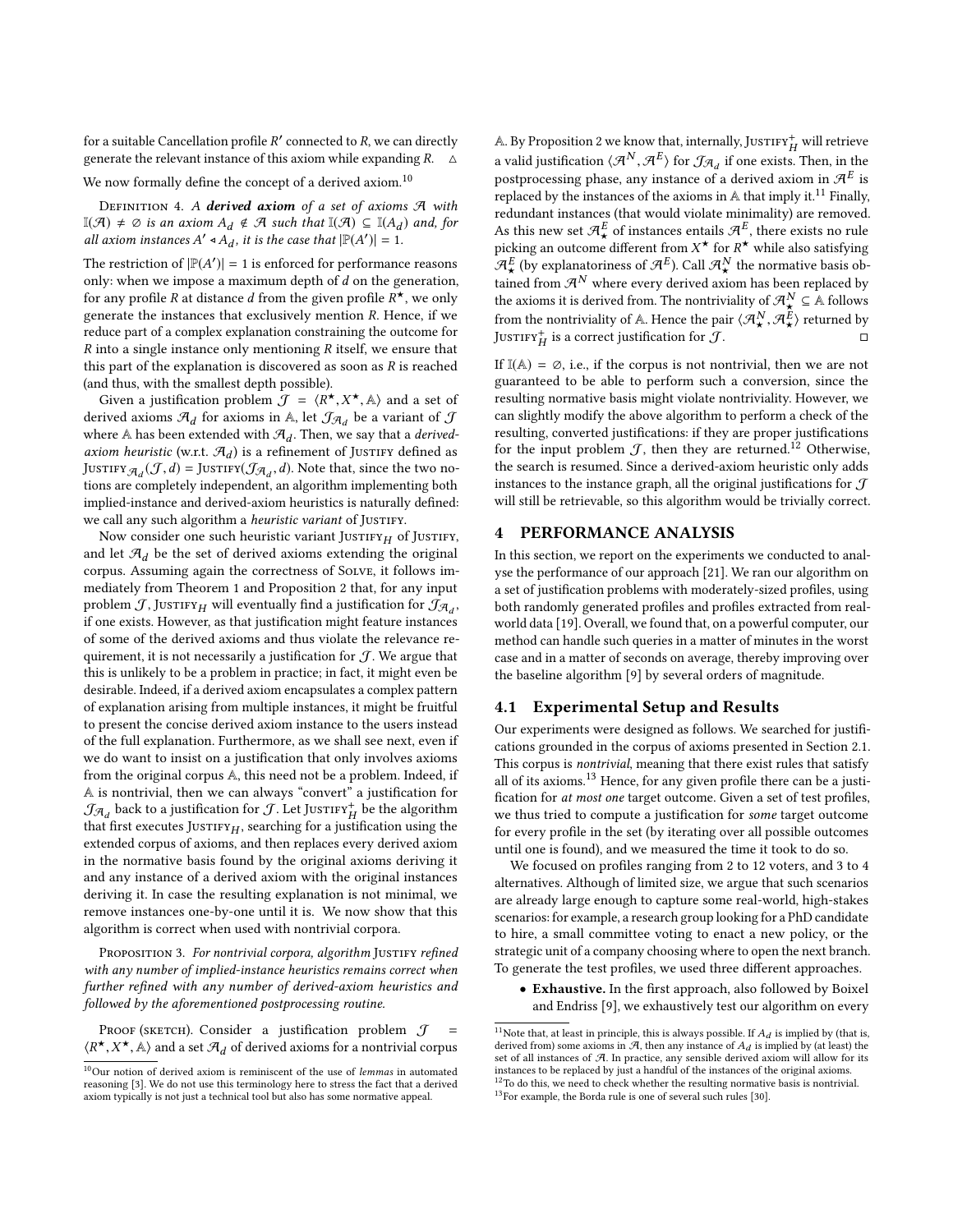possible profile (involving a given number of voters and alternatives), up to symmetry breaking.<sup>[14](#page-6-0)</sup> Note that this is feasible only for the smaller scenarios considered.

- Random. In the second approach, we sample uniformly from the space of all profiles (of a given size). This is known as the *impartial culture* (IC) assumption [\[13\]](#page-8-22).<sup>[15](#page-6-1)</sup>
- Preflib. In the third approach, we generate profiles by sampling from Preflib, an online library of real-world preference datasets [\[19\]](#page-8-21). Since most profiles in Preflib involve a large number of voters, we use the following bootstrapping approach to generate a profile: given a Preflib profile R with *n* voters, we sample  $n'$  (with  $n' < n$ ) preference orders, and the probability of extracting each preference is proportional the probability of extracting each preference is proportional to the number of voters reporting that ballot in R. Since this kind of bootstrap sampling, in expectation, preserves the distribution of the preference orders, we consider it a reasonable way of generating profiles. It has also been used in a number of other works in social choice theory [\[15,](#page-8-23) [23,](#page-8-24) [25\]](#page-8-25).

Specifically, for the case of 3 alternatives, we performed exhaustive generation on all profiles with between 2 and 8 voters, and we used both random and Preflib generation for profiles of 10 and 12 voters. For the case of 4 alternatives, we performed exhaustive generation on all profiles with between 2 and 4 voters, and we used random and Preflib generation for profiles of 5 to 8 voters. For both sampling approaches, for each of the scenarios considered, we generated 180 profiles. Specifically, for the Preflib generation, we selected at random 30 profiles, and for each of them generated 6 random subprofiles (by sampling as described above).

A further clarification is in order. In the case of 4 alternatives, we imposed a maximum search depth of 3, for several reasons. First, the depth of a justification (i.e., the minimum depth at which the instance graph must be explored to retrieve it) generally correlates with its intricacy. Overly deep justifications can be hard to understand. Second, in our preliminary experiments, we found that in fact most justifications are found within a depth of at most 3, so in case no justification has been found at that depth it is unlikely that one would be found later on, meaning that restricting the depth can be a good trade-off between performance and full coverage.

We used a heuristic variant of JUSTIFY featuring several implied-instance heuristics (for NEUTRALITY, REINFORCEMENT, and Positive Responsiveness) and derived-axiom heuristics (for Neutrality, Positive Responsiveness, and Cancellation). As our encoding language we used SAT (i.e., propositional logic), and we employed Marco [\[17\]](#page-8-9) for the MUS enumeration and Lin-GELING [\[6\]](#page-8-26) for checking satisfiablity. All experiments have been run on a machine of the Dutch national computing cluster LISA, equipped with an Intel Xeon Silver 4110 CPU (2.10GHz).<sup>[16](#page-6-2)</sup>

<span id="page-6-3"></span>

| Generation | <b>Explained Profiles</b> | Avg time $(s)$ |
|------------|---------------------------|----------------|
|            |                           |                |

Max time (s)

| Three Alternatives |                  |                         |                     |  |
|--------------------|------------------|-------------------------|---------------------|--|
| Exhaustive         |                  |                         |                     |  |
| 2 voters           | $5/5(100\%)$     | $0.11 (\pm 0.01)$       | 0.13                |  |
| 3 voters           | 9/10(88.89%)     | $0.12 \ (\pm 0.01)$     | 0.14                |  |
| 4 voters           | 22/23 (95.65%)   | $0.14 (\pm 0.13)$       | 0.77                |  |
| 5 voters           | 42/42 (100%)     | $0.23 (\pm 0.31)$       | 1.50                |  |
| 6 voters           | 83/83 (100%)     | $0.23 (\pm 0.37)$       | 2.33                |  |
| 7 voters           | 132/132 (100%)   | $0.41 (\pm 0.69)$       | 4.02                |  |
| 8 voters           | 222/222 (100%)   | $0.45 (\pm 1.06)$       | 9.99                |  |
| Random             |                  |                         |                     |  |
| 10 voters          | 180/180 (100%)   | $0.40 (\pm 1.12)$       | 10.74               |  |
| 12 voters          | 180/180 (100%)   | $0.93 \ (\pm 1.99)$     | 9.26                |  |
| Preflib            |                  |                         |                     |  |
| 10 voters          | 180/180 (100%)   | $0.48 (\pm 1.28)$       | 9.36                |  |
| 12 voters          | 180/180 (100%)   | $1.19 \ (\pm 3.95)$     | 25.69               |  |
| Four Alternatives  |                  |                         |                     |  |
| Exhaustive         |                  |                         |                     |  |
| 2 voters           | 15/17(88.24%)    | $0.21 (\pm 0.09)$       | 0.35                |  |
| 3 voters           | 68/111 (61.26%)  | $1.11 (\pm 1.14)$       | 4.95                |  |
| 4 voters           | 509/762 (66.80%) | $3.15 (\pm 3.82)$       | 16.76               |  |
| Random             |                  |                         |                     |  |
| 5 voters           | 113/180 (62.78%) | $12.40 \ (\pm 12.67)$   | 42.12               |  |
| 6 voters           | 132/180 (73.33%) | $16.58 (\pm 21.92)$     | [1'17'']<br>77.32   |  |
| 7 voters           | 140/180 (77.78%) | $63.23 (\pm 65.19)$     | 183.15 [3'03"]      |  |
| 8 voters           | 167/180 (92.78%) | $155.85 \ (\pm 189.46)$ | 545.78 [9'05"]      |  |
| Preflib            |                  |                         |                     |  |
| 5 voters           | 133/180 (73.89%) | $7.18 (\pm 10.09)$      | 40.82               |  |
| 6 voters           | 145/180 (80.56%) | $14.40 (\pm 22.84)$     | $[1'32'']$<br>91.57 |  |
| 7 voters           | 149/180 (82.78%) | $25.83 (\pm 43.37)$     | 176.67 [2'57"]      |  |
| 8 voters           | 161/180 (89.44%) | $57.49 \ (\pm 103.45)$  | 493.46 [8'13"]      |  |

Table 1: Experimental results. Average are given with standard deviation in brackets (also expressed in minutes for the slowest cases).

Table [1](#page-6-3) shows the results of our experiments. Note that we also ran the same experiments without any heuristics, and we were able to observe a clear positive impact on performance when using heuristics. We do not present these additional results here in any detail, but, for example, the experiment concerning all 222 profiles with 8 voters and 3 alternatives took approximately half an hour in total (compared to less than 2 minutes with the heuristics). A more extreme example is the experiment concerning profiles with 4 voters and 4 alternatives: running all 762 of them took around 22 hours (compared to less than 40 minutes with heuristics).

We stress that our findings are specific to the corpus of axioms we employed and the profiles we considered. This is true, in particular, with regards to the results about the proportion of profiles for which we were able to justify an outcome. Interestingly, all the justifications found turned out to be justifications of Borda winners. This is not entirely surprising, given that the axioms of Section [2.1](#page-1-2) closely resemble (but are not completely equivalent to) the axioms used in Young's characterisation of the Borda rule [\[30\]](#page-8-13).

<span id="page-6-2"></span><span id="page-6-1"></span><span id="page-6-0"></span><sup>&</sup>lt;sup>14</sup>Indeed, if several profiles are identical up to a renaming of the alternatives, then it is sufficient to test our algorithm on only one representative of this equivalence class.  $15$ Note that, due to our symmetry breaking approach, in expectation, the results of an experiment for the same number of voters and alternatives might differ for the exhaustive and the random approach. To obtain the same results, one would need to use what is known as the impartial anonymous and neutral culture assumption [\[12\]](#page-8-27).  $^{16}\rm{Besides}$  the experiments we report on here, we also conducted experiments with two further sampling methods, namely the Polya-Eggenberger urn model [\[4,](#page-8-28) [27\]](#page-8-29) and uniform sampling restricted to single-peaked profiles [\[8,](#page-8-30) [29\]](#page-8-31). These results were consistent with the findings we report here: all queries were answered within a matter of minutes, with the best performance obtained for profiles generated from real-life data. For more details, we refer the reader to the MSc thesis of the first author [\[20\]](#page-8-16).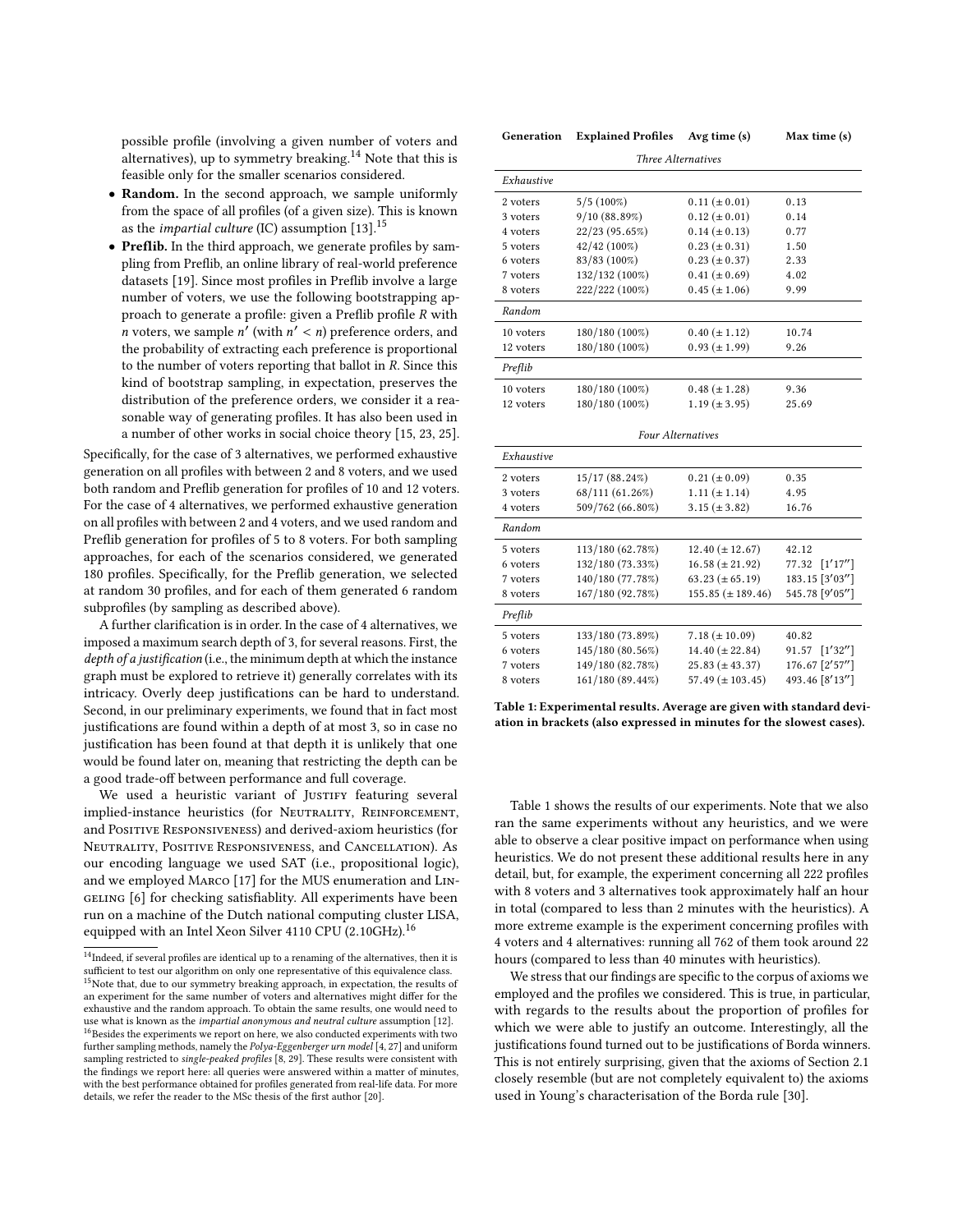# 4.2 Discussion: Three Alternatives

As is clear from the upper part of Table [1,](#page-6-3) for most profiles with 3 alternatives a justification can be found within a reasonable amount of time: the absolute maximum time encountered is less than half a minute. Moreover, on average, computing a justification takes less than one second on almost every scenario considered, and takes slightly more (1.<sup>19</sup> seconds) only for the largest case considered.

The vast majority of retrieved justifications were found within a maximum depth of <sup>3</sup> (98.95%). Specifically, for the sampling approaches, only one single profile required a depth of 4 (generated with Preflib, for the case of 10 voters). The average depth needed to justify the profiles (across all generation methods and scenarios) was  $0.94$  ( $\pm$ 0.73) and the median depth was 1. Hence, most justifications can be found close to the profile of interest.

Note that the only profiles for which we were not able to justify any outcome involved either 3 or 4 voters. For 3 voters, no justification was retrieved for the profile where one voter reports  $a > b > c$ and two voters report  $c > a > b$ . The Borda outcome for this profile is  $\{a, c\}$ , which can be justified with the classical (stronger) formulation of REINFORCEMENT (together with NEUTRALITY, the PARETO PRINCIPLE, and CANCELLATION) by referring to a profile of 5 voters. However, our weaker formulation of REINFORCEMENT only considers profiles with up to  $n^* = 3$  voters (when searching<br>for a justification for a 3-yoter profile), so this would not be a valid for a justification for a 3-voter profile), so this would not be a valid justification for our corpus. The same issue also arises for one of the 4-voter profiles, where one voter reports  $a > b > c$  and three voters report  $c > a > b$ . Similarly as before, the Borda outcome for this profile (where  $c$  is the unique winner) can only be explained by referring to a profile that is larger than the profile of interest.

#### 4.3 Discussion: Four Alternatives

The results of the experiments with 4 alternatives case are shown on the lower part of Table [1.](#page-6-3) As one would expect and as is clearly visible from the results, compared to the case of 3 alternatives, we now are facing a much harder computational problem.

First of all, observe that, across all the experiments considered, for the majority of profiles (74%) a justification can still be found within a reasonable amount of time. Indeed, all queries are answered within a matter of minutes; the absolute worst running time is slightly more than 9 minutes. Although this would be too much for a real-time application, we can envision a tool that works in an asynchronous fashion, e.g., by returning the results via email.

We now also observe greater average and median depths, when compared to the case of 3 alternatives. Across all retrieved justifications, the average depth was 1.61 ( $\pm$ 0.90), and the median depth was 2. Indeed, profiles involving more alternatives are usually more complex, so one can expect justifications to be more intricate.

Furthermore, note that outcomes for profiles sampled from Preflib were justified more frequently than for those sampled from the impartial culture (save for the case of 8 voters), and they also required less computing time. Although the number of profiles analysed is limited and our results are specific to the corpus considered, this is very encouraging, given that our goal is to justify outcomes for real-world decision making scenarios.

Moreover, we can observe a general tendency regarding the number of voters: as  $n^{\star}$  increases, the percentage of profiles with a justification generally increases as well (with the exception of the case of 2 voters). This mirrors the pattern observed for 3 alternatives, where the only profiles for which we retrieved no justifications were to be found in the smallest scenarios. A possible explanation for this trend might be related to the role played by Reinforcement. A justification involving this axiom usually is obtained by "breaking down" the given profile  $R^{\star}$  into two subprofiles.

**Example 4.** Consider the profile  $R^*$  with two voters reporting  $a > h > c$  and one reporting  $c > h > a$ . We can partition this profile  $a > b > c$  and one reporting  $c > b > a$ . We can partition this profile into two subprofiles: one where there is a single voter reporting  $a >$  $b > c$  (where a wins by FAITHFULNESS), and a 2-voter profile where one votes  $a > b > c$  and the other  $c > b > a$  (so all alternatives tie by CANCELLATION). Now we can construct a justification for  $\{a\}$  for  $R^*$  by appealing to REINFORCEMENT. for  $R^*$  by appealing to REINFORCEMENT.  $\triangle$ 

This might explain why, as  $n^*$  grows larger, more profiles have<br>instifiable outcomes: the larger the number of voters, the more justifiable outcomes: the larger the number of voters, the more choices there are to decompose the given profile  $R^{\star}$  into subprofiles,<br>and so the more likely it is that at least one such partition will lead to and so the more likely it is that at least one such partition will lead to a justification involving REINFORCEMENT. We consider this another positive finding: in most real-world decision making scenarios we should expect to see more than just a couple of individuals involved, so it is encouraging that our approach works well for such scenarios.

# 5 CONCLUSION

We have presented an algorithm to iteratively generate axiom instances that might turn out to be relevant to the justification of an outcome for a given preference profile. This generation proceeds by exploring the graph spanned by the set of all axiom instances over the set of all profiles. We have further refined this algorithm by using heuristics that exploit the structure of specific axioms. The resulting algorithm, when combined with state-of-the-art tools for SAT solving and MUS enumeration, has allowed us to make significant progress on the challenge of solving the axiomatic justification problem for scenarios that are sufficiently complex to be of practical interest for applications. Our experimental results for real-world preference data are particularly encouraging.

While these results, and the concrete heuristics used to refine our algorithm, are specific to our corpus of axioms, the techniques presented are generic and adapting the heuristics to other axioms can be expected to be straightforward in most cases.

We can identify several important directions for future work. First, our experimental study could be extended to a broader range of axioms. Second, our algorithm could be used as a tool in a qualitative study of justifications and explanations, e.g., to better understand typical patterns observed in explanations. Third, our algorithm could be refined with a search strategy that favours justifications with certain characteristics, such as being particularly short or favouring the involvement of some axioms over others [\[9,](#page-8-1) [16\]](#page-8-32). The design of such a strategy should be informed by a user study to establish what kinds of justifications users are most likely to understand and accept. Finally, more research is needed on how best to present an explanation to a nonexpert user in practice.

# ACKNOWLEDGMENTS

We would like to thank the anonymous reviewers for their feedback.